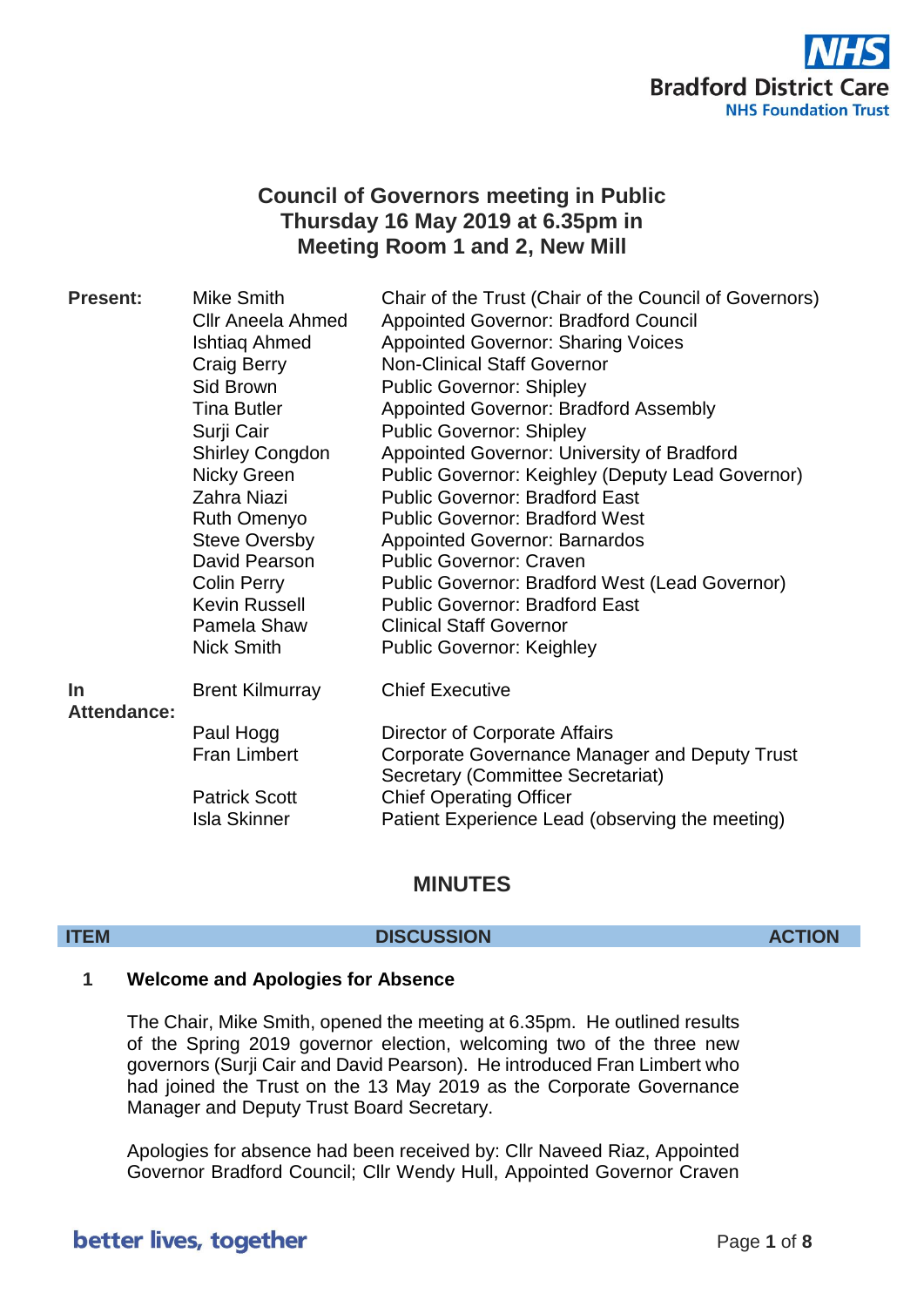

Council; Jane Haigh, Clinical Staff Governor; George Deane, Public Governor Bradford South; Mahfooz A Khan, Public Governor Bradford West; and from Safeen Rehman, Public Governor Rest of England, who was a new governor elected as part of the Spring 2019 election campaign.

The Council was quorate.

# **2 Declarations of Interest**

No declarations of interest were made.

# **3 Minutes/Matters Arising from the Public Meeting Held on 31 January 2019**

The minutes of the Public meeting held on 31 January 2019 were accepted as a true record, subject to the following amendment:

• Section 11, The Trust's involvement with the 'dragon boat' festival.

Paul Hogg presented an update on the two outstanding actions. In relation to 31/1/19-1, he thanked governors who had been involved with the Quality Goal Task and Finish Group. An indicator had been selected for the 2019/20 Quality Account. In relation to 31/1/19-2, he outlined that the mental health awareness (bitesize training) had been arranged to take place on 18 July 2019. There were no other matters arising from those minutes.

### **4 Feedback from Governors and Open House Meetings**

Sid Brown provided two updates for the Council. The first was in relation to patient and carer experience. Nick Smith noted the importance of lived experience and opportunities for people to feedback. Mr Brown wondered what role the governors could play within patient and carer experience. Colin Perry noted the role of governors as assurance receivers from the non-executive directors and the Board of Directors on operational matters and the strategic direction of the Trust. Mr Hogg informed the Council that the Trust was consulting with individuals as part of the development of a new involvement strategy called 'Your Voice Matters'. Isla Skinner outlined details of workshops that were taking place during May and early June 2019 to find out what is important to people and their communities. She outlined that the workshops are taking place across the district, the Trust was looking forward to gathering views and ideas from the public and encouraged governors to attend a workshop, noting that it would provide an opportunity for them to network with the public that the Council represents.

The second update from Mr Brown was in relation to an NHS Providers regional governor workshop that had taken place on the 4 April 2019. Mr

# better lives, together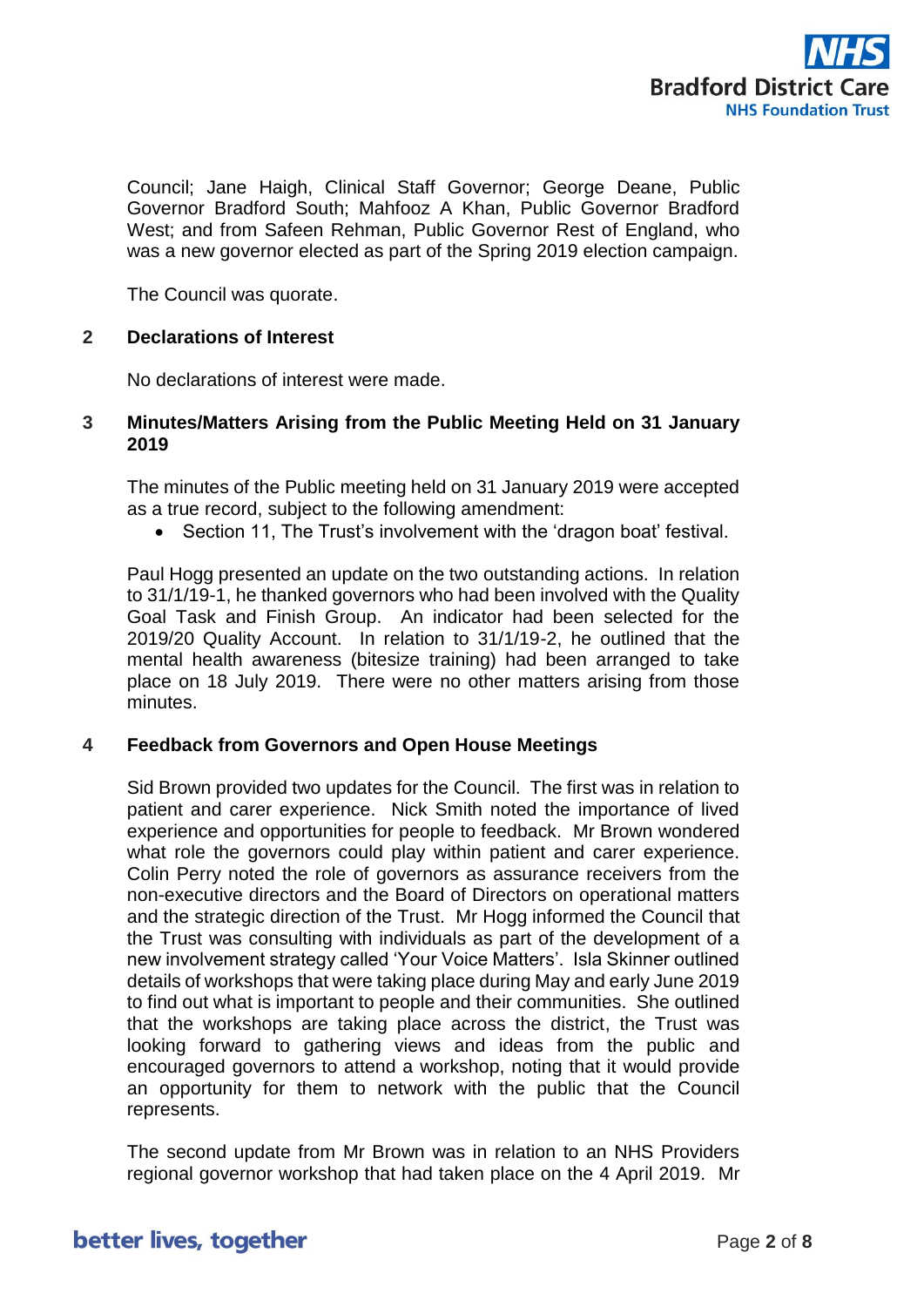

Perry also shared feedback with the Council from the event, which was focused on the Care Quality Commission inspection regime, and integration across the health and social care sector.

Next, Nick Smith shared with the Council information on 'Toucan Day' and encouraged others to attend. He outlined that the event is aimed at promoting positive mental health and wellbeing in the community. The Council noted the details of the event, partners who were involved with it, and the importance of it in raising awareness of mental ill-health and how it can affect everyone.

Isla Skinner left the meeting.

### **The Council of Governors:**

• **noted the updates that had been provided by governors and thanked them for their contribution.**

# **5 Chair's Report (including one-to-one meetings between Chair and Governors)**

Mike Smith presented the Chair's Report. He outlined the results of the Spring 2019 governor election and congratulated the governors who had successfully been elected. He informed the Council that Jane Haigh, Clinical Staff Governor, would be stepping down from the governor role due to her gaining new employment outside of the Trust. The Chair also explained that Shirley Congdon, Appointed Governor: University of Bradford, would be stepping down from the governor role due to her commencing a new position as Vice Chancellor at the University of Bradford. He offered thanks on behalf of the Council and the Trust to both governors for the work that they had undertaken within the governor role. Mr Hogg outlined work that was underway within the Trust's Membership Office in relation to planning the next governor election campaign. He invited governors to contribute to future election campaigns by promoting them to their constituents, and membership to the wider public.

Next, the Chair went onto talk about the one-to-one meetings that he had had with governors, thanking them time for their time and contributions. He talked through the themes that had come out of the one-to-one meetings, noting that many of them were similar to the Trust's seven operation priorities. Kevin Russell queried whether the Trust was part of the Mindful Employer scheme. It was agreed that a response would be shared with the Council.

**Sandra Knight**

Finally, the Council went onto discuss the importance of the role of governors, and networks and partnerships that they are involved with. Pamela Shaw provided feedback on a diabetics group event that she had recently attended which had given her an opportunity to talk about the work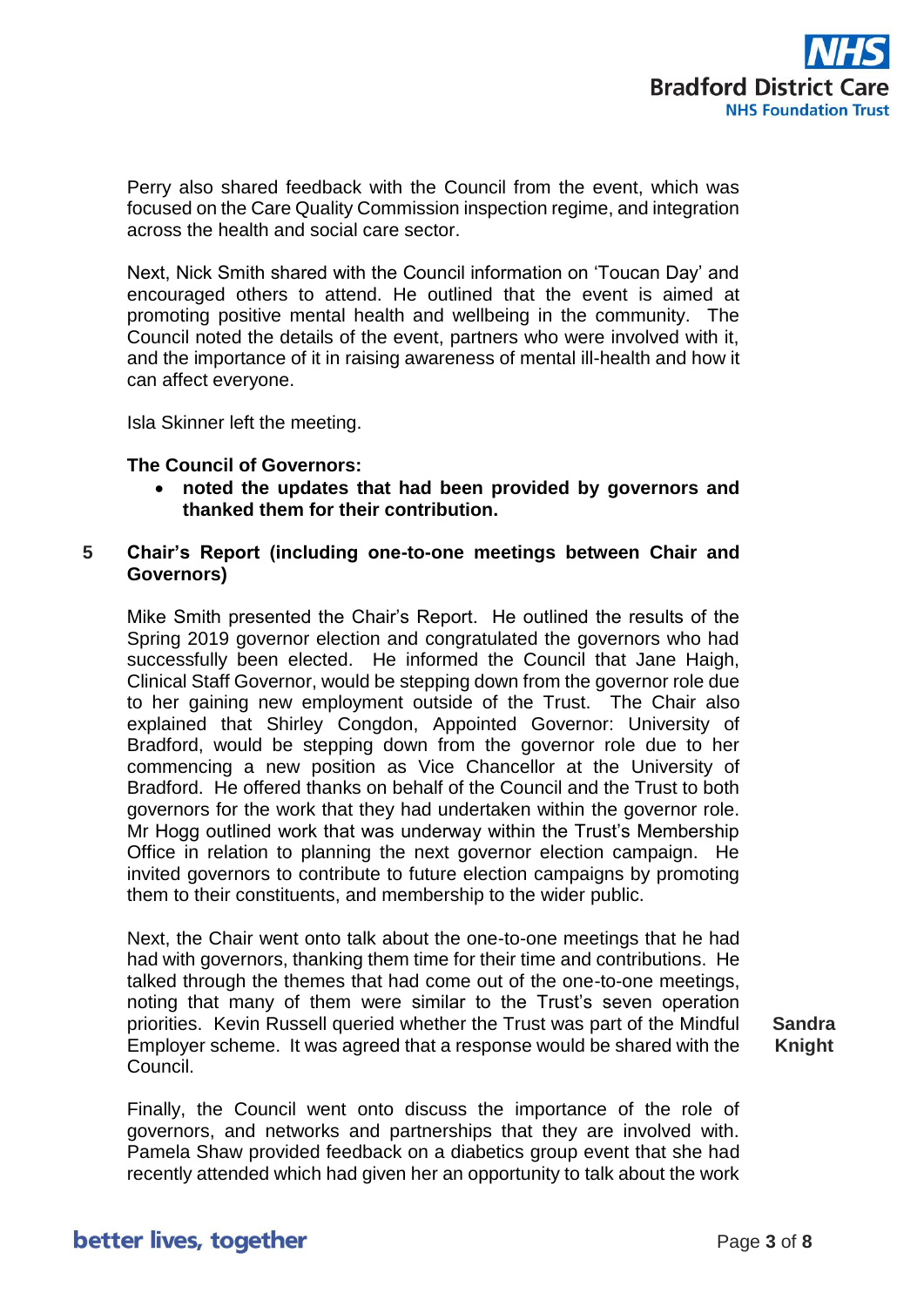

of the Trust and her role as a governor. Tina Butler noted the importance of proactively planning engagement opportunities, and Colin Perry wondered what the aspirations were for future governor public engagement. It was agreed that the Membership Development Group would discuss this further in at the next Group meeting.

**Fran Limbert**

**The Council of Governors:**

• **noted the contents of the Chair's Report.**

# **6 Update on the Well-Led Review**

Mr Hogg presented the presentation on the externally commissioned Well-Led Review that had been undertaken by Deloitte. He thanked governors for their involvement with the focus group and noted that feedback presented by Deloitte was that the governors were engaged well with the work of the Trust. He went on to talk about the key themes that had emerged as part of the review, which included: key strengths arising from the review; feedback from staff; organisational culture; having a clear roadmap in a time of significant change; and Board impact and effectiveness.

# **The Council of Governors:**

- **noted the contents of the presentation on the Well-Led Review**
- **noted that a Board Development Day would take place in July 2019 to reflect on the findings of the Well-Led Review.**

### **7 Update on the Care Quality Commission Inspection**

Patrick Scott presented the presentation on the 2019 Care Quality Commission (CQC) inspection. He outlined that the inspection commenced February 2019 and involved the Trust's inpatient services. Following the inspection, the CQC issued the Trust with a Section 29A Warning letter, which highlighted a number of areas that required improvement. In response to receiving the letter the Trust organised a Rapid Process Improvement (RPI) Workshop that took place with key clinical, operational, and corporate members of staff, who collectively agreed eight themes of the improvement work required. The eight themes identified were: risk assessments (environment and clinical); management of service user leave; medicines management; robust admission processes; call alarms; restrictive practice processes; incident management; and governance. He outlined that the Trust had worked with partners to review best practice and then look at how staff could be supported, which included the review of standard operating procedures. The Council noted that the Trust had utilised quality improvement and continuous improvement methodology to underpin the delivery of this programme of work with the emphasis being on approaching developmental work in a new and innovative way that delivered the best outcomes for service users and staff. The Chief

# better lives, together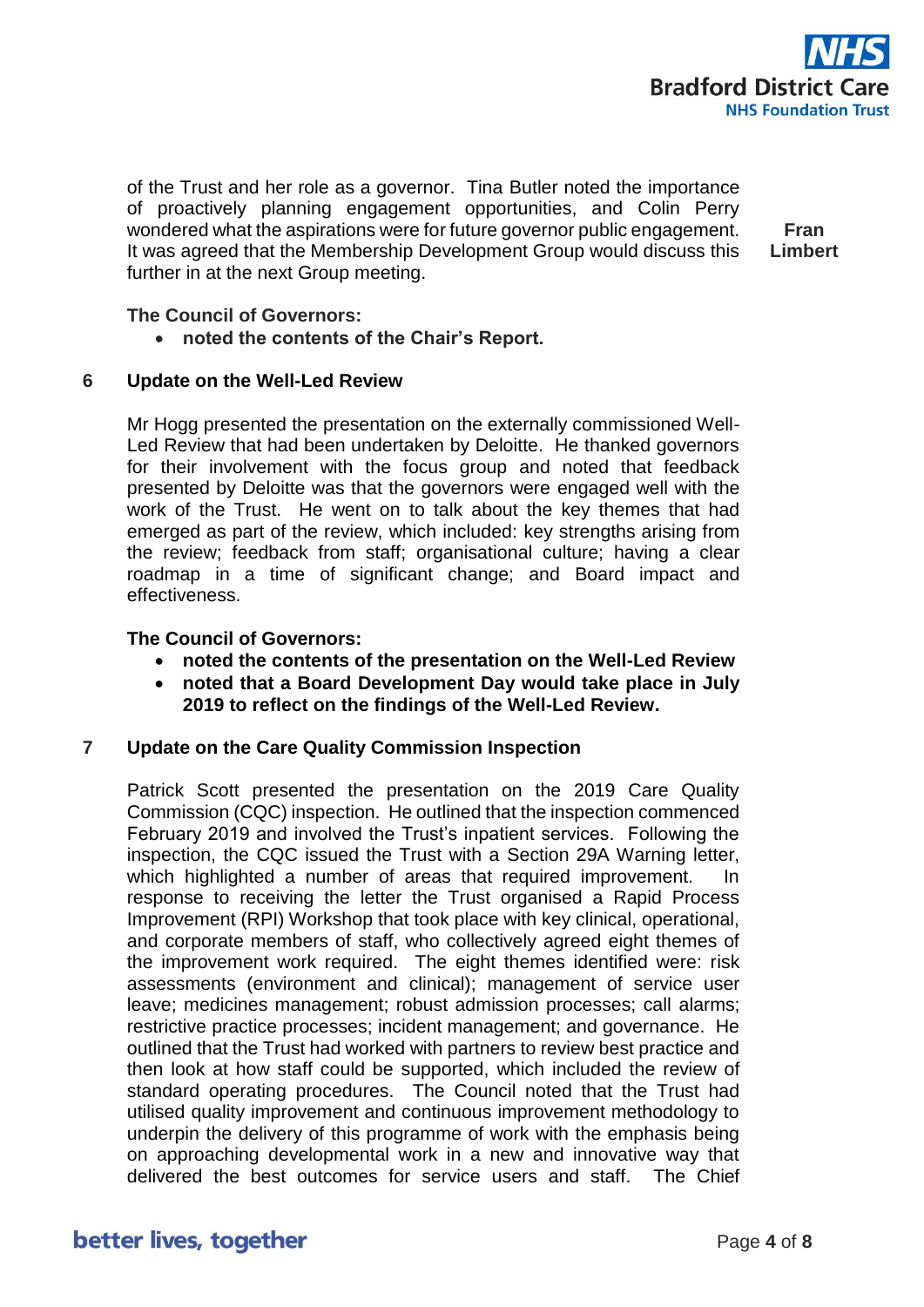

Executive outlined details of a conversation that he had had with the Regional Director for NHS Improvement, who had said that they supported the way the Trust had responded to the Warning 29A letter and the collective work that was underway.

Ruth Omenyo wondered how the Trust monitored break times for clinical staff. Mr Scott responded to confirm that this was monitored through the Safer Staffing report. He outlined work that was underway in partnership with staff to review current arrangements and then contribute to the future service provision. This would involve timeouts taking place in June 2019 for each of the wards so that they have protected time to reflect on the CQC requirements. The Chief Executive highlighted the importance of on-going staff engagement and provided an example of a performance framework that had been introduced 'Report Out Boards', where teams come together daily to discuss their current position as a service. The Council went onto discuss performance and outcomes. Shirley Congdon noted the importance of the Trust's 13 work programmes and seven operational priorities in creating a framework to support staf, commenting that there were a lot of new initiatives being undertaken and these would need careful performance management. Mr Scott outlined how the work so far had allowed for an understanding of the challenges that staff face to be discussed, with work being planned to understand how the Trust can further support staff across the ward environment.

The Council went onto discuss the investment that the Trust had made in this work. The Chair outlined the Trust's aspirations to creating the right therapeutic environment for service users and staff. He went onto acknowledge the structured approach that the Trust was taking with this programme as a result of quality improvement frameworks.

Mr Brown wondered whether there had been an increase in staff stress and sickness. Mr Kilmurray outlined how this can fluctuate throughout the year. He outlined that staff attendance is a topic discussed on a daily basis amongst teams as part of the 'Report Out Boards'. The Chair informed the Council of work that had recently taken place within the Trust where through consultation with staff changes to shift patterns had taken place. Mike informed governors that since that change had been implemented, sickness absenteeism had reduced.

Nick Smith commended the Trust for responding quickly and thoroughly to the Warning 29A letter. He outlined his disappointment from hearing about the eight themes that require improvement within the Trust but looked forward to hearing further updates on progress made with this quality improvement work. The Chief Executive apologised on behalf of the Trust to those who had been affected, he referenced actions previously undertaken to develop services but explained that they had not resulted in the desired impact. Steve Oversby wondered how the impact from the work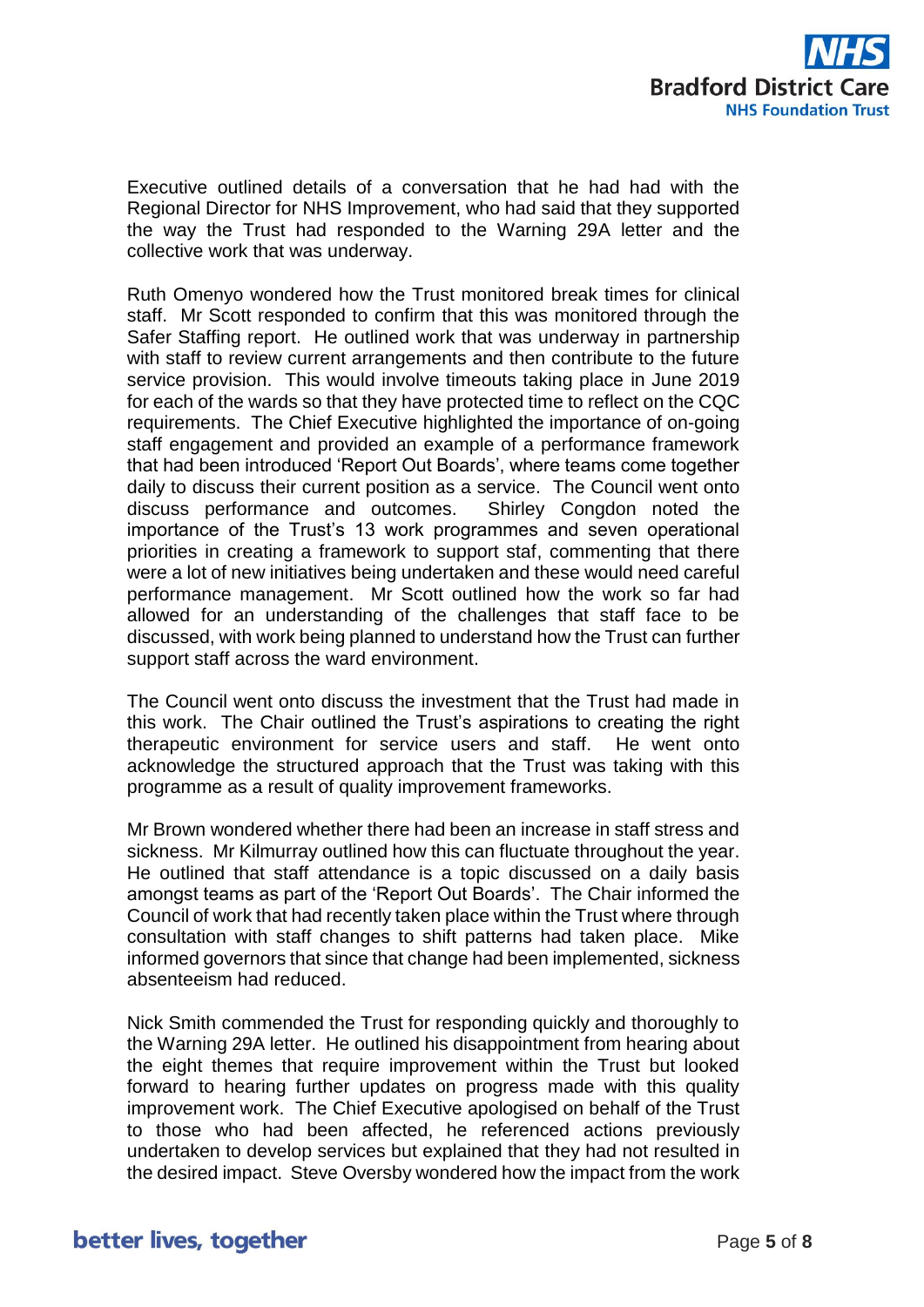

would be measured. Mr Scott informed the Council that a framework to support delivery of this work would be created with further updates on it and the outcome of the 2019 CQC inspection being shared as appropriate.

**The Council of Governors:**

- **received the presentation on the CQC inspection**
- **provided feedback to the Trust on their views of the initial findings of the CQC inspection**
- **welcomed the initiatives underway within the Trust to support the delivery of the developmental work identified.**

Shirley Congdon and Ruth Omenyo left the meeting.

# **8 Integrated Performance Report**

The Chair presented the Integrated Performance Report and outlined the work underway within the Trust to create the best therapeutic environment for service users and staff. He talked about the Trust's financial aspirations, and the development of care pathways. The Council noted the pressure on inpatient services which had resulted in an out of area placement, which the Trust try to avoid due to the impact that this has on the quality to the service user and their family. The Council noted that the Trust had met the internally set quality and financial targets for the 2018/19 financial year.

Next, the Council went onto discuss partnership working within health and social care and the benefits associated with this. Mr Perry noted the work that the Trust was involved in within the West Yorkshire and Harrogate Integrated Care Partnership and the aspirations to improve service user outcomes and experiences.

Mr Brown noted the data provided on serious incidents and wondered where assault monitoring featured within the Trust. Mr Hogg outlined that this is reviewed in greater detail at the Quality and Safety Committee. It was agreed that information on the Trust's process for monitoring assaults **Thompson** would be shared with governors. **Katie**

### **The Council of Governors:**

• **received the Integrated Performance Report and noted its contents.**

Ishtiaq Ahmed and Zahra Niazi left the meeting.

### **9 NHS Improvement Self-Certification Statements**

Mr Hogg presented the NHS Improvement Self-Certification Statements. The Council noted the contents of the report, in particular the information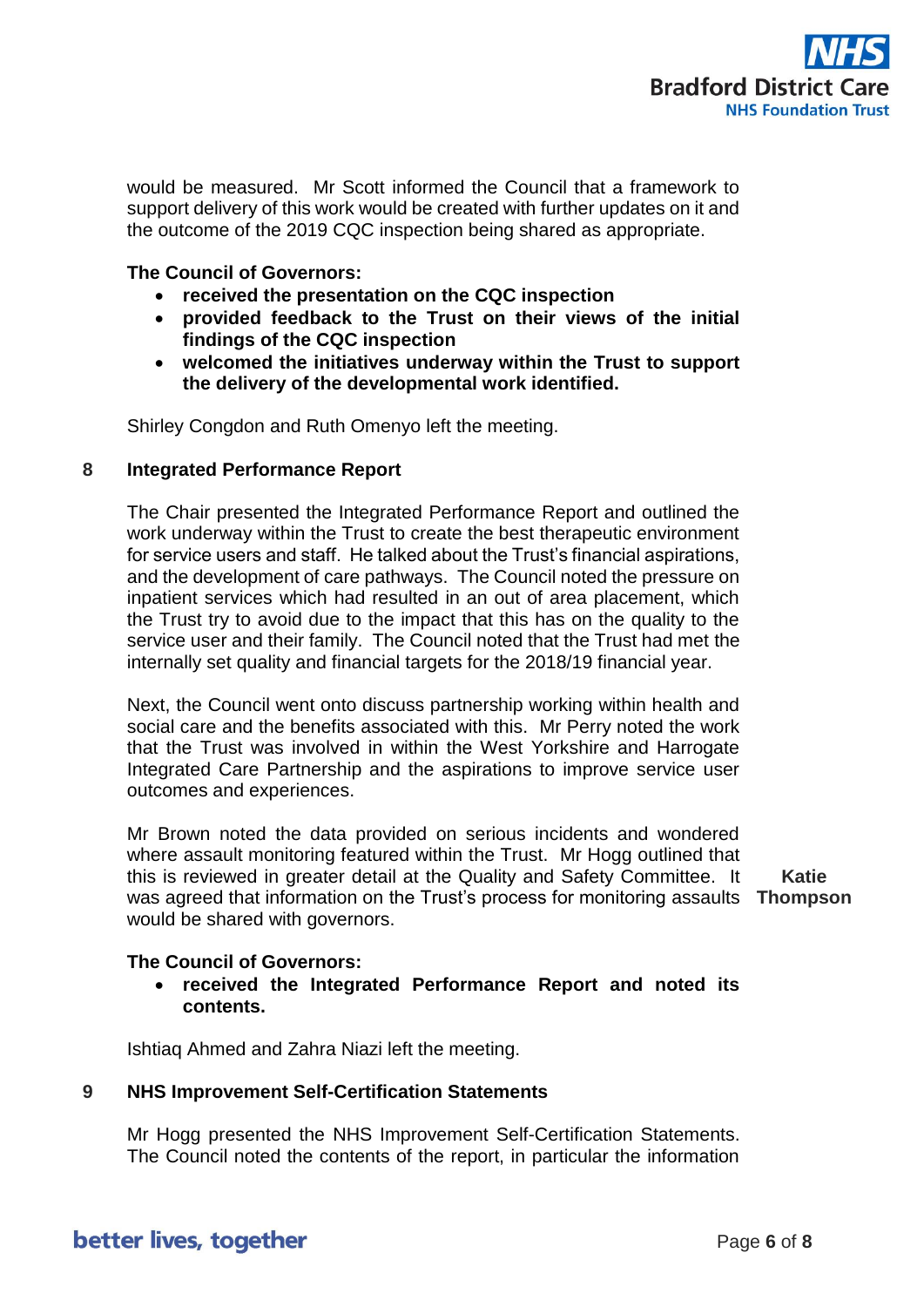

provided on the way the Trust supports governors to provide them with the skills and knowledge to undertake their statutory role.

# **The Council of Governors:**

• **noted the process for the self-certification statements and provided no further comment on the training provided for governors.**

### **10 Governance Matters**

Mr Hogg presented the Governance Matters report which included details on: Corporate Governance Manager recruitment; Council of Governors Work Programme; 2019 Elections; Membership Development; Reappointment of a Non-executive Director; information on the Lead Governor and Deputy Governor roles; and the Register of Governors Interests.

# **The Council of Governors:**

- **received the Governance Matters report and noted it contents; and**
- **agreed to send any amendments on the Register of Governors interest to Ms Limbert for inclusion in the 2018/19 Annual Report and Accounts.**

### **11 Any Other Business**

No any other business was discussed. The Chair closed the meeting at 8.31pm.

# **12 Date and Time of Next Meeting**

Thursday 18 July 2019 at 5.00pm at New Mill.